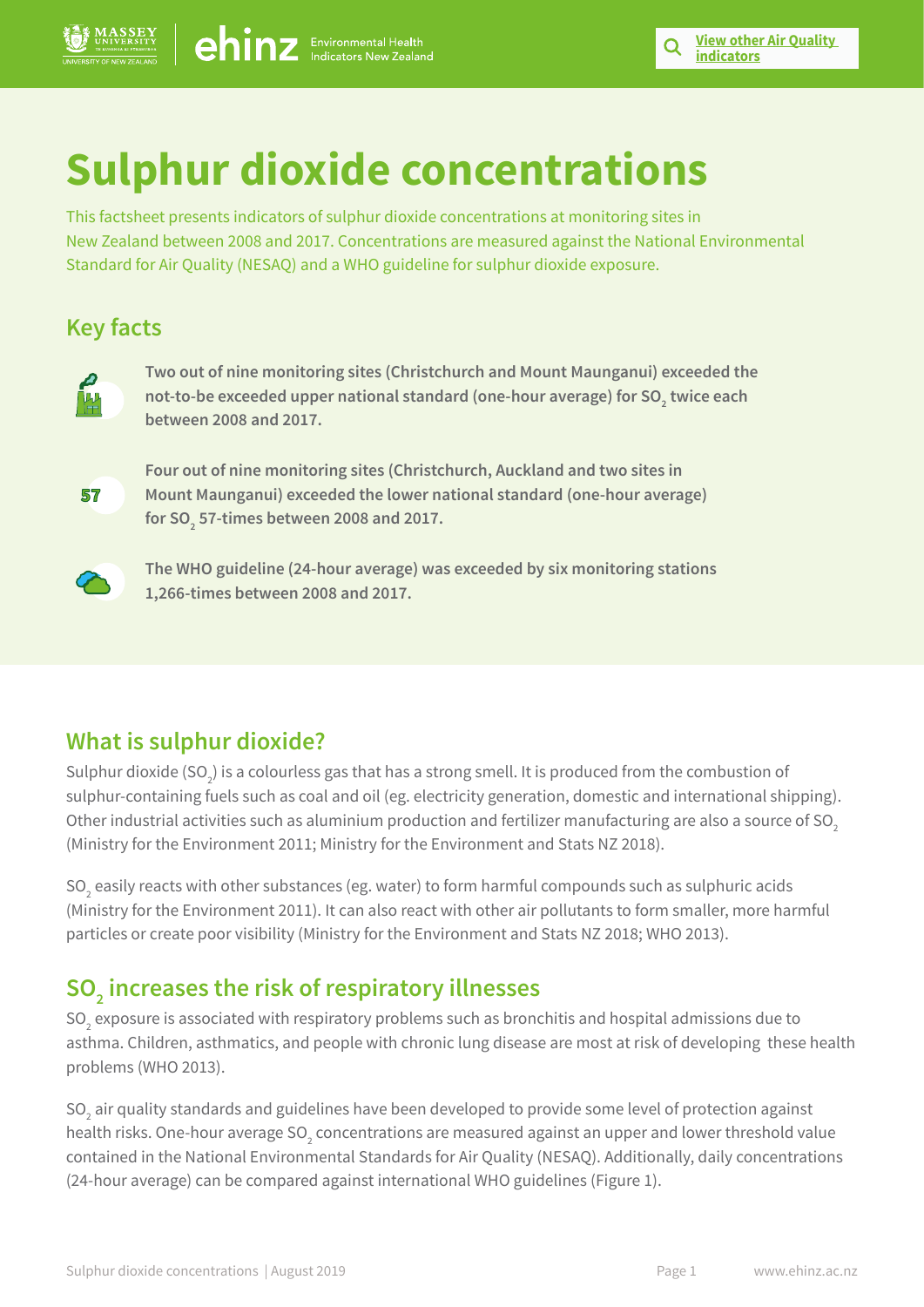## Figure 1:  $\left| \text{SO}_2 \right|$  standard (one-hour average) and guideline (24-hour average)



**Source:** Ministry for the Environment and Stats NZ 2018 **Note:** National Environmental Standards for Air Quality (NESAQ), World Health Organization (WHO). Exceedances occur when concentrations are greater than the stated values. Nine (zero) exceedances of the lower (upper) NESAQ threshold are allowed in a 12-month period.

## **Two monitoring sites exceeded the upper NESAQ threshold**

Between 2008 and 2017, nine monitoring sites had valid data for SO2 exposure (Figure 2).



**Source:** Ministry for the Environment and Stats NZ 2018 **Note:** \*NESAQ (National Environmental Standards for Air Quality)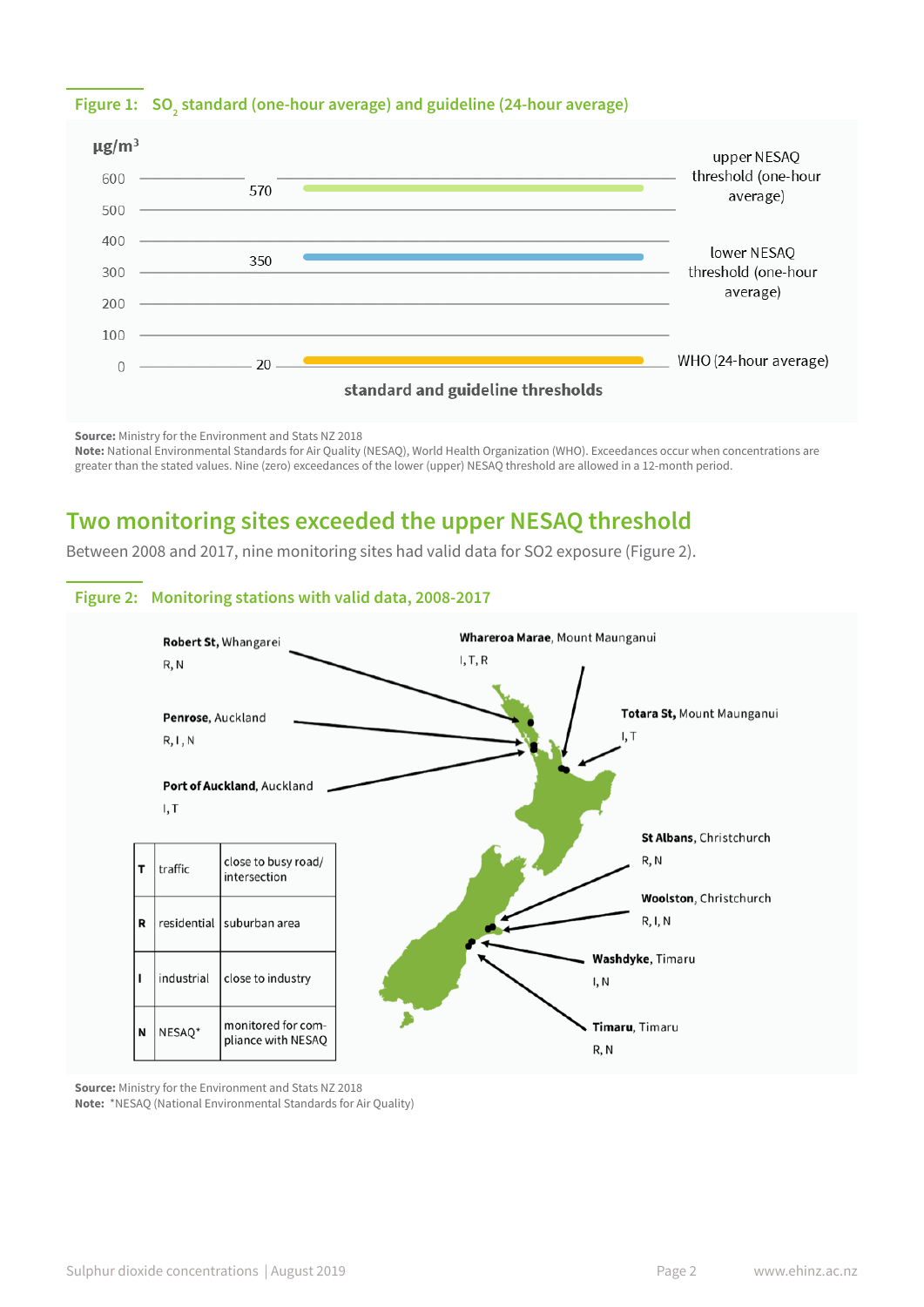Four out of nine sites exceeded the lower 350  $\mu$ g/m<sup>3</sup> threshold of the national one-hour average standard between 2008 and 2017 (Figure 3). None of the monitoring stations exceeded this threshold more than the allowed 9 times in a 12-month period.





**Source:** Ministry for the Environment and Stats NZ 2018

**Note:** \*350µg/m3 , nine exceedances per 12-month period allowed. Missing data labels are associated with no data for that year, i.e. no monitoring data available or data not valid for that year.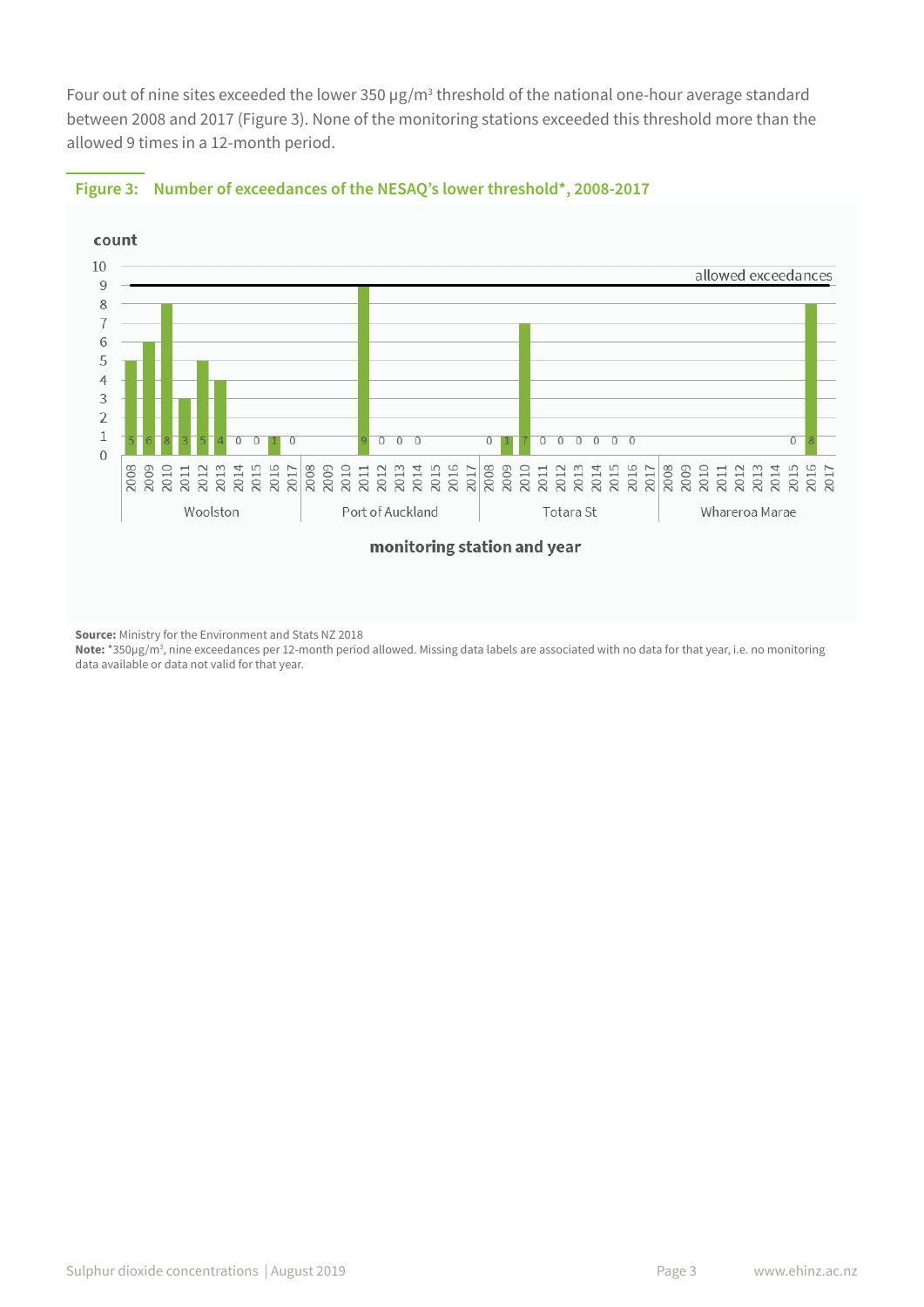Whareroa Marae (Mount Maunganui) and Woolston (Christchurch) exceeded the upper 570 µg/m $^3$  threshold of the national one-hour average standard twice between 2008 and 2017 (Figure 4). No exceedances of this threshold are allowed. Both sites are classified as industrial sites (i.e. close to industrial activities).



#### **Figure 4: Monitoring stations exceeding NESAQ's upper threshold\*, 2008-2017**

**Source:** Ministry for the Environment and Stats NZ 2018 **Notes:** \*570µg/m3 , no exceedances allowed

## **The 24-hour average WHO guideline was exceeded by six out of nine monitoring stations**

Six out of nine monitoring sites exceeded the 24-hour average WHO guideline of 20 $\mu$ g/m<sup>3</sup> between 2008 and 2017 (Figure 5).

Totara St (Mount Maunganui) exceeded the guideline the most – 659 times between 2008 and 2017. Residential monitoring sites such as Timaru, St Albans (Christchurch), Robert St (Whangarei) reported no exceedances of the WHO guideline between 2008 and 2017.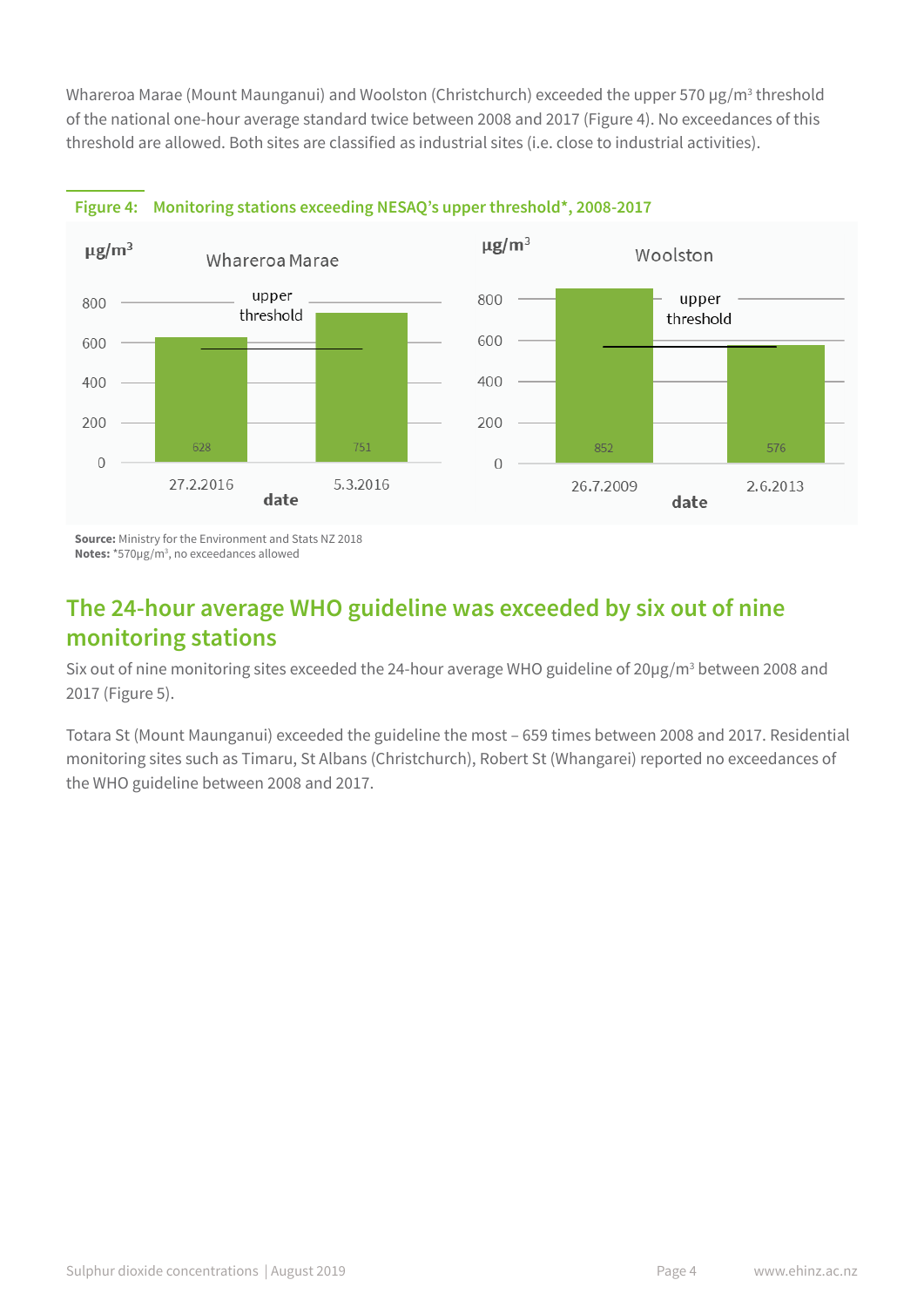

#### **Figure 5: Number of exceedances of WHO 24-hour average guideline (20µg/m3 ), 2008-2017**

**Notes:** Missing data labels are associated with no data for that year, i.e. no monitoring data available or data not valid for that year.